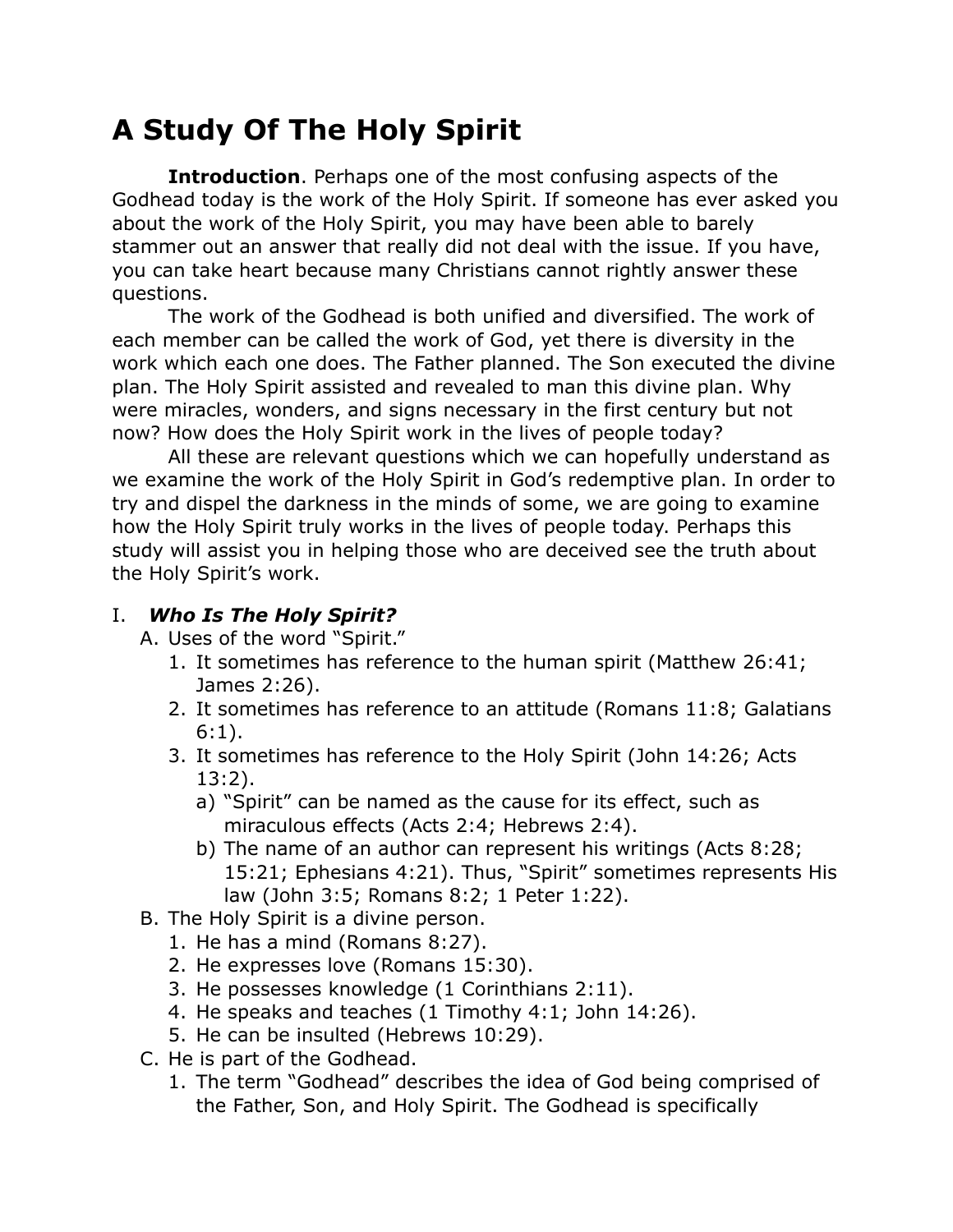mentioned in the New Testament (Acts 17:29; Romans 1:20; Colossians 2:9). It is also implied in the language of the Bible (Genesis 1:26-27; 3:22; 11:7; Isaiah 6:8; Matthew 28:19).

- 2. The Bible shows that the Godhead is a distinct relationship.
	- a) The Father is God (John 20:17). He is distinct from the Son (John 8:16) and the Holy Spirit (John 14:26).
	- b) The Son is God (Hebrews 1:8). He is distinct from the Father (John 8:16) and the Holy Spirit (Acts 10:38).
	- c) The Holy Spirit is God (Acts 5:3-4). He is distinct from the Father (John 14:26) and the Son (Acts 10:38).
- 3. Any doctrine that denies that there are three distinct Beings which comprise God is false.

## II. *The Spirit's Work*

- A. Creation.
	- 1. He was involved in the creation of the Universe.
		- a) God used the Spirit in the creation of the world (Genesis 1:2; Job 26:13; Psalm 104:30).
		- b) This was clearly in conjunction with the work of the Son (John 1:1-3; Colossians 1:16).
	- 2. He was involved in the creation of man (Genesis 1:26-27; Job 33:4).
	- 3. From the very beginning, the Spirit was at work. His work continued, especially as God began to slowly reveal His plan of redemption for mankind.
- B. Revelation.
	- 1. In Old Testament times.
		- a) Men of old spoke by inspiration of the Holy Spirit (2 Peter 1:20-21; 2 Samuel 23:2).
		- b) The Spirit was in them, testifying of what was to come (Hebrews 1:1; 1 Peter 1:10-11; Isaiah 53:4-6).
			- (1) Enoch (Jude 14).
			- (2) Micaiah (1 Kings 22:14).
			- (3) Elisha (2 Kings 3:11-12).
			- (4) Ezekiel (Ezekiel 1:3).
			- (5) Micah (Micah 1:1).
	- 2. In New Testament times.
		- a) The Spirit was to guide the apostles into all the truth (John 14:26; 15:26; 16:12-13).
		- b) Power was received when the Holy Spirit came on them (Acts 1:8; 2:4).
		- c) Inspired revelation was supernatural, verbal, and final.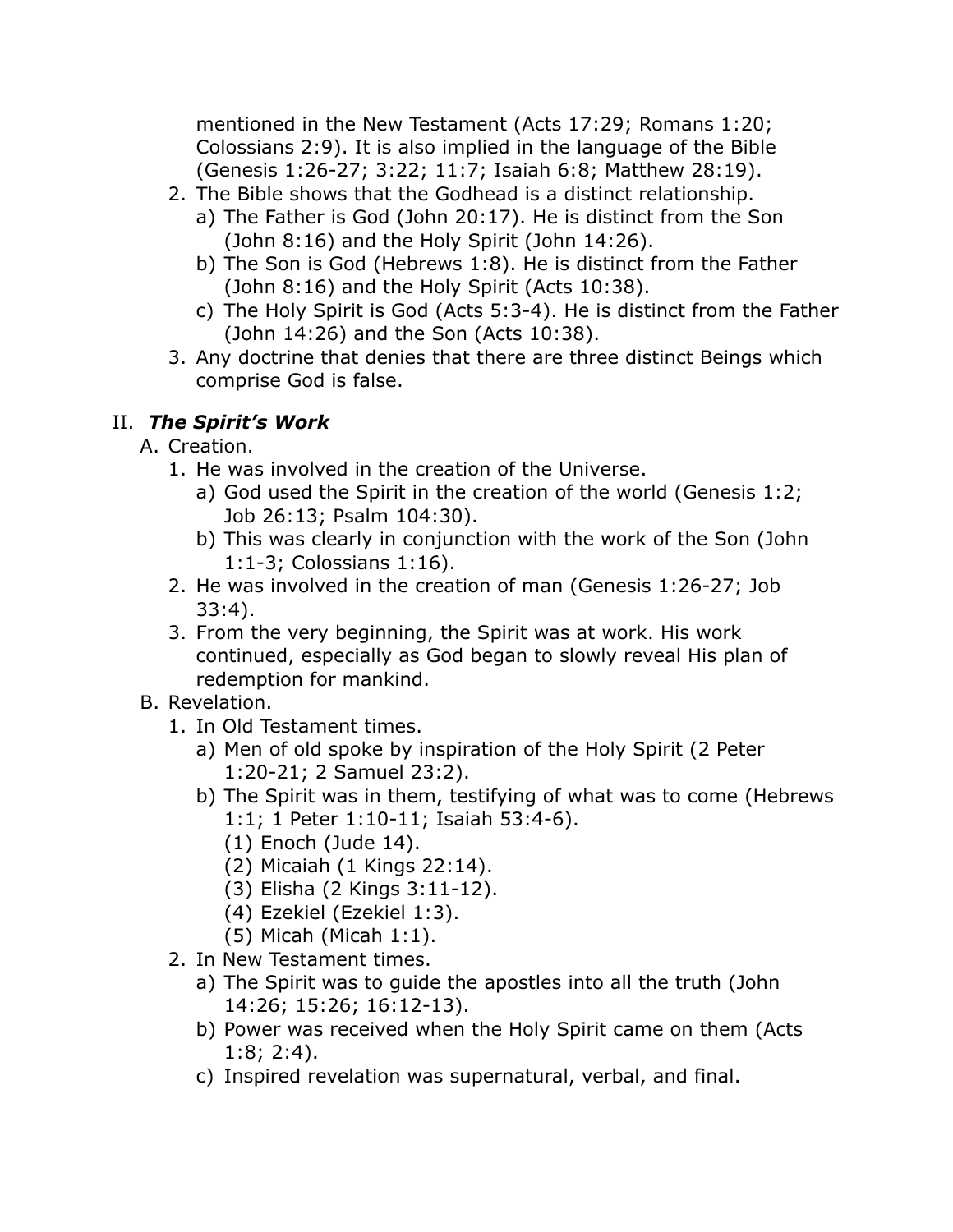- (1) All scripture is inspired by God (Ephesians 3:3-5; 2 Timothy 3:16-17; Revelation 1:1-2).
- (2) They used the words given by the Spirit (1 Corinthians 2:9-13; 1 Thessalonians 2:13; 1 Timothy 4:1-3).
- (3) This final revelation cannot be altered (Galatians 1:6-8; Jude 3; Revelation 22:18-19).
- 3. Thus the Spirit's role in redemption included His work of revealing the will of God.
- C. Confirmation.
	- 1. The Spirit confirmed Jesus as the Christ.
		- a) The Spirit worked with Christ to confirm His work (Matthew 12:28; Luke 4:18-21; Acts 10:38).
		- b) Jesus and the apostles were attested through the miracles, wonders, and signs they performed (Mark 16:20; John 3:2; 20:30-31; Acts 2:22; Romans 15:19; 2 Corinthians 12:12; Hebrews 2:3-4).
			- (1) They proved that these men were sent by God.
				- (a) "Miracles" pointed to their superhuman source.
				- (b) "Signs" were proof of a divine mission.
				- (c) "Wonders" was the effect of the miracle on those who witnessed it.
					- i) They would convince unbelievers (1 Corinthians 14:22).
					- ii) They would edify believers (1 Corinthians 14:26).
			- (2) As the Bible was being revealed and confirmed, it was the Spirit of God at work! But as the word was preached, the Spirit was at work on those who listened with honest hearts.
	- 2. Miracles, wonders, and signs have ceased because no further need exists for either revelation or confirmation.
		- a) This period of time was predicted (1 Corinthians 13:8-10).
			- (1) "Now concerning" in 1 Corinthians 12:1 recalls 7:1 ("Now concerning the things whereof ye wrote unto me").
			- (2) The variety of spiritual gifts may be organized into three groups (1 Corinthians 12:8-10).
				- (a) Mental powers: wisdom, knowledge, faith.
				- (b) Evidential powers: healing, general miracles, prophecy, discerning of spirits.
				- (c) Language powers: tongues, interpretation.
			- (3) These gifts work in the one body. The members differ, but each member has its place, leaving no room for arrogance or jealousy. Not all Christians had miraculous powers.
			- (4) The Corinthians were to seek a better way: love (1 Corinthians 13:1-13). True love is not sentimentality, but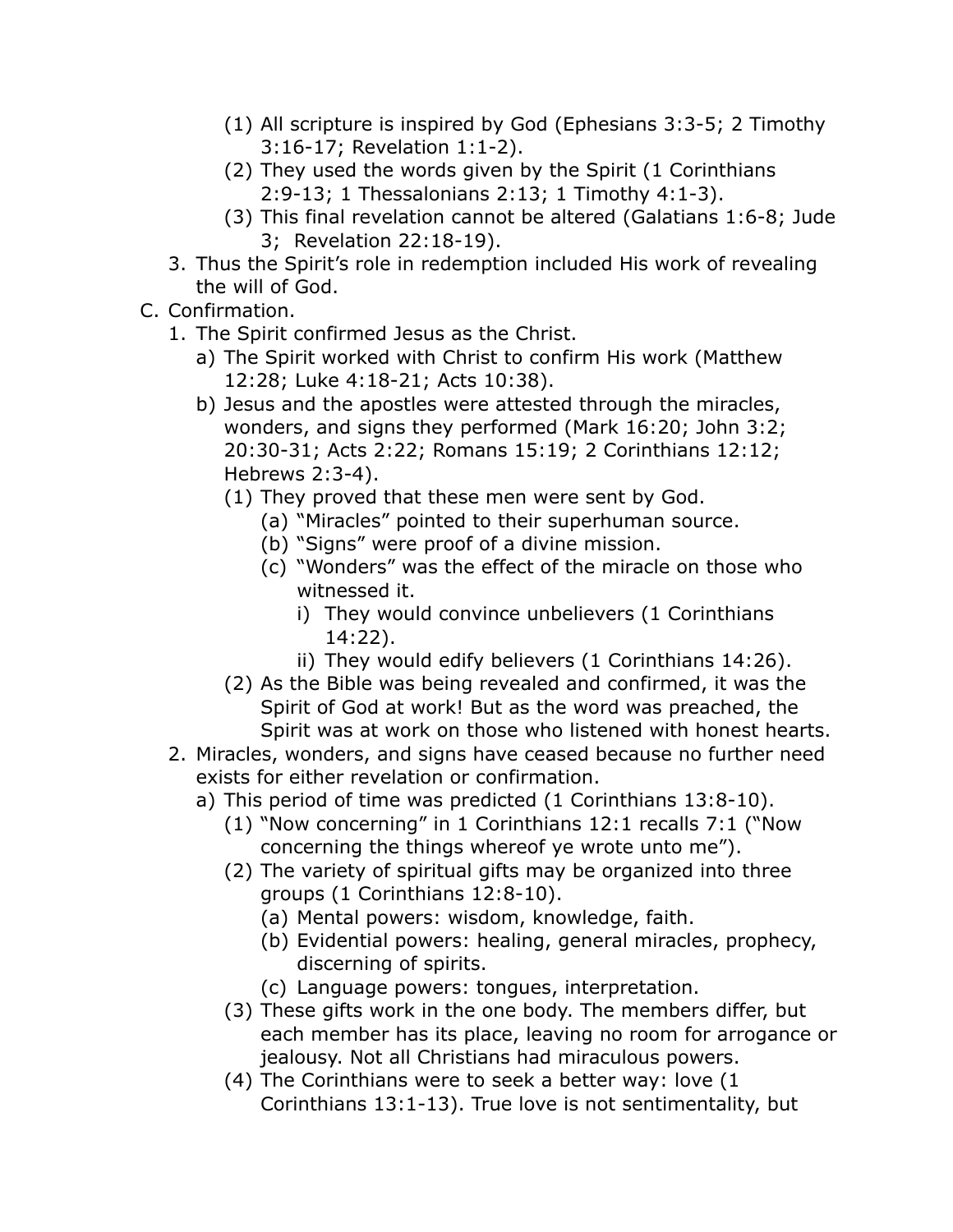obedience to Lord's will (John 14:15). There are three divisions in 1 Corinthians 13.

- (a) The importance of love (vss. 1-3).
- (b) The characteristics of love (vss. 4-7).
- (c) The permanence of love (vss. 8-13).
- (5) No matter how great the gifts, without love they were nothing. The Corinthians desperately needed the instruction in vss. 4-7. Jealousy and arrogance are incompatible with love. Pentecostals say we need miraculous gifts to reach the highest level of maturity; they should look at Corinth (1:7)!
- (6) The last several verses emphasizes the eternal; they were to make the permanent their priority.
	- (a) Love is permanent, but spiritual gifts were not permanent. To support his argument, Paul selects one spiritual gift from each category in the previous chapter. This is an example of synecdoche (a part for the whole): prophecy (12:10; 13:2); tongues (12:10; 13:1); knowledge (12:8; 13:2).
	- (b) Paul said that we "know" in part, and we "prophesy" in part. However, when the "perfect" comes, what is "in part" will be done away.
		- i) "Perfect" means "complete."
			- (1) After the New Testament books were complete, prophecy ceased!
			- (2) Do we need Paul to come and teach us? Would we read along in the Bible? How ludicrous!
		- ii) Whatever "in part" is, the "perfect" is also.
			- (1) There was not one place in New Testament times to find all truth (Colossians 4:16). There was part here and part there.
			- (2) After Paul sent the first letter to the Corinthians, there was no need for prophets to repeat it (James 1:25). This, of course, was also true of the completed New Testament.
		- iii) The incomplete method of revelation (prophecy, tongues, knowledge) and the complete method of revelation (the revealed New Testament) must be of the same nature.
			- (1) If love is what is "perfect," it confuses the figures: "in part" revelation and "complete" love?
			- (2) If the coming of Christ is what is "perfect," it confuses the figures and claims we have His partial coming now!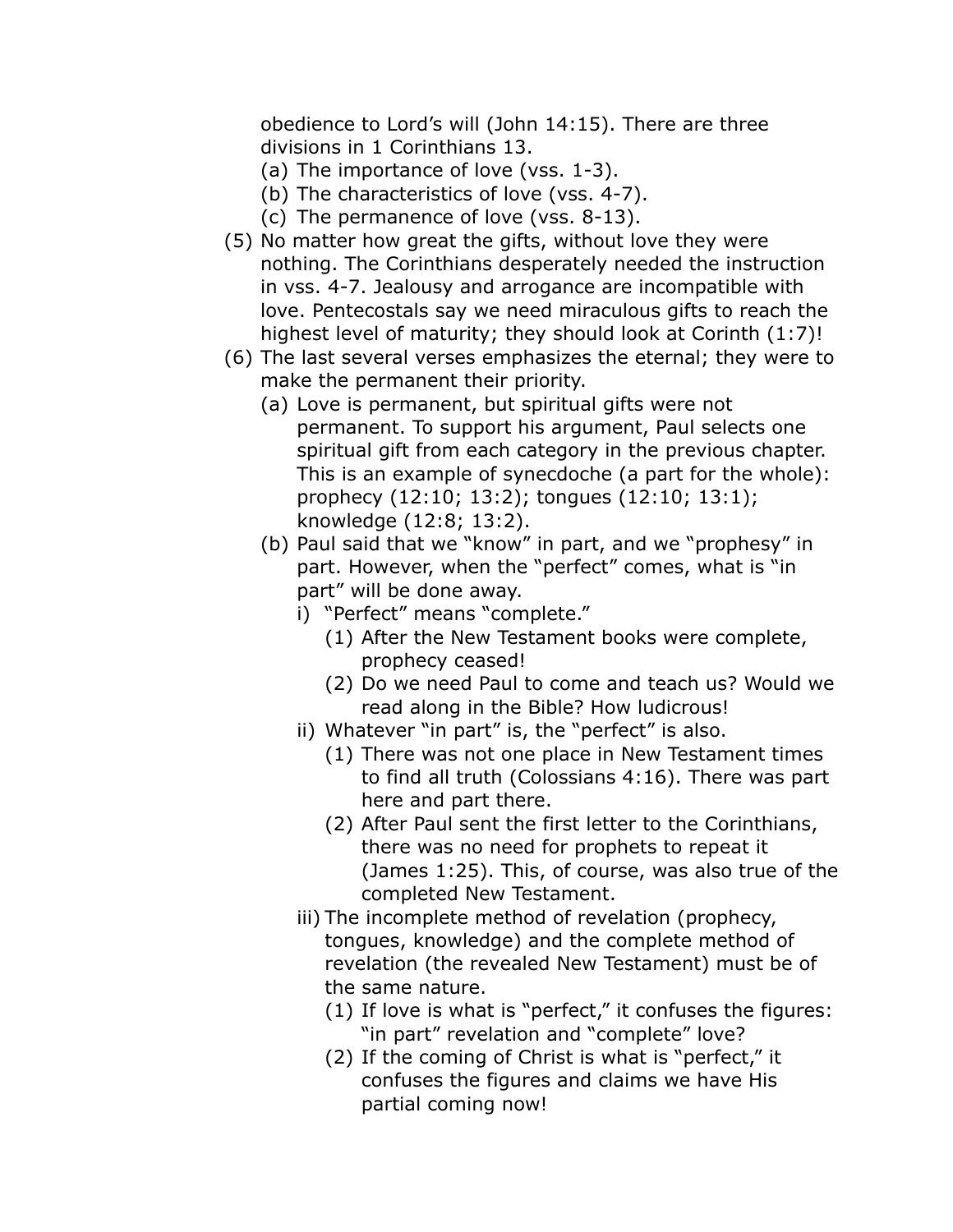- iv) The word for "be done away" is *katargethesetai* which means "to cease, pass away, be done away." In a religious sense it means "to make completely inoperative." This is easily seen by the different uses of this word.
	- (1) The Old Covenant was "done away" by Christ (2 Corinthians 3:13-14; Ephesians 2:15).
	- (2) The devil was "destroyed" by Christ's death on the cross (Hebrews 2:14).
	- (3) Our body of sin is "destroyed" when we obey Christ (Romans 6:6).
	- (4) Death will be "abolished" (2 Timothy 1:10; 1 Corinthians 15:26).
- v) Paul further illustrates his point by the comparison of when he was a child and when he was a man.
	- (1) The gospel was revealed a part at a time, like a child who learns one small lesson at a time.
	- (2) Childhood is necessary, but not permanent. Spiritual gifts existed in the immature period of the church; they were not permanent.
	- (3) The church had a beginning (Acts 11:15). As Paul passed from childhood to manhood on earth, so did the church.
- vi) Paul also illustrates his point by using the analogy of the dim mirror versus seeing something in person.
	- (1) Corinth was famous for its bronze mirror, which was a polished piece of metal on a table.
		- (a) If "mirror" is a figure of speech, so is "face to face."
		- (b) If "mirror" equals incomplete knowledge, then "face to face" equals complete knowledge.
	- (2) Paul does not describe what he would see, but how.
		- (a) The mirror image gives an imperfect view of one's face; the complete view is the way others know us.
		- (b) In Acts 2-10, Christians did not understand the relationship of the Gentiles to the New Covenant. In Acts 11, Peter had to explain Acts 10, but we now know (Ephesians 3:3-6).
- vii)Faith, hope, love abide on earth in a more excellent way. However, the "in part" method of revelation does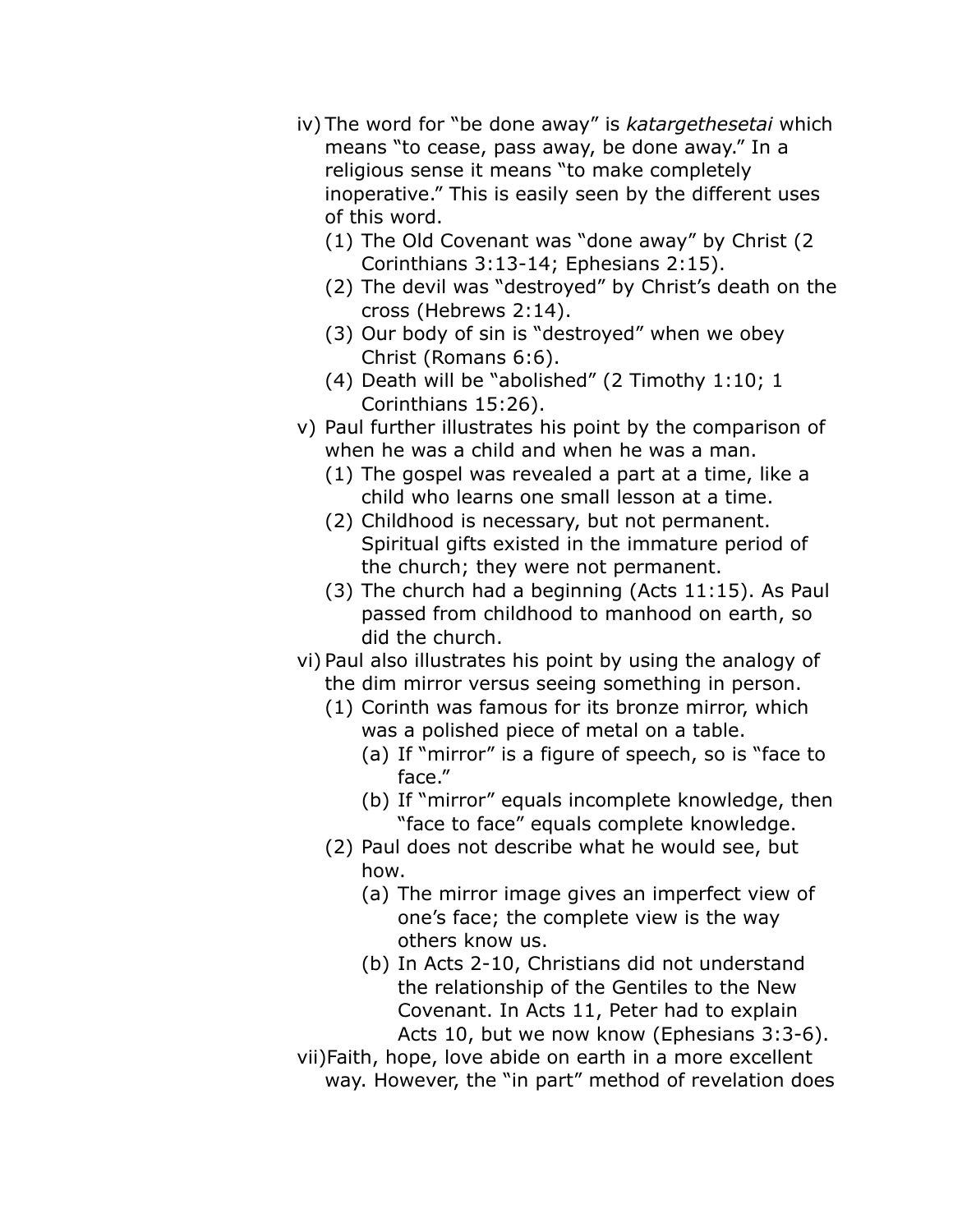not abide. These verses highlight the supremacy of love.

- (7) Paul's contrasts:
- (8) Tongues must cease before Christ comes again.
	- (a) Tongues would cease because they were no longer needed after the completed New Testament.
	- (b) Faith and hope will abide until the Lord comes (Hebrews 11:1; Romans 8:24).
	- (c) Love never fails, so it will be with us in eternity.
		- i) If that which is "perfect" equals the second coming, there is no period for faith and hope to abide after gifts cease.
		- ii) Faith and hope must abide longer than tongues, but they will cease at the second coming.
	- (d) The typical Pentecostal position on 1 Corinthians 13.
		- i) Tongues will cease when the Lord comes.
		- ii) Faith and hope will cease when the Lord comes.
		- iii) Love never fails, so it will be with us in eternity.
		- iv) But this argumentation contradicts vss. 8 and 13. Faith, hope, and love abide, but they are not spiritual gifts. Where does it say spiritual gifts will abide?
	- (e) If someone could prove that 1 Corinthians 13 says nothing concerning the duration of spiritual gifts, it would not prove they still exist; it would simply prove one argument wrong. We know that spiritual gifts have ceased.
		- i) Gifts have fulfilled their purpose (1 Kings 17:24; Mark 16:20; Hebrews 2:3-4). Can any new truth be revealed today? What existing truth needs more confirmation from God?
		- ii) The manner of receiving the gifts is no longer in force (Acts 8:14-18). When the apostles died, the full revelation and confirmation of the New Testament was complete, therefore this special work of the Holy Spirit came to an end.
		- iii) If spiritual gifts continue, so does new revelation, and the New Testament is not complete (2 Timothy 3:16-17).
		- iv) If spiritual gifts continue, then all one has to do is demonstrate it (2 Corinthians 12:12).
- 3. To say miracles have ceased does not argue that the Holy Spirit is no longer active. Although we say Christ has completed His personal ministry on the earth, we understand that He continues to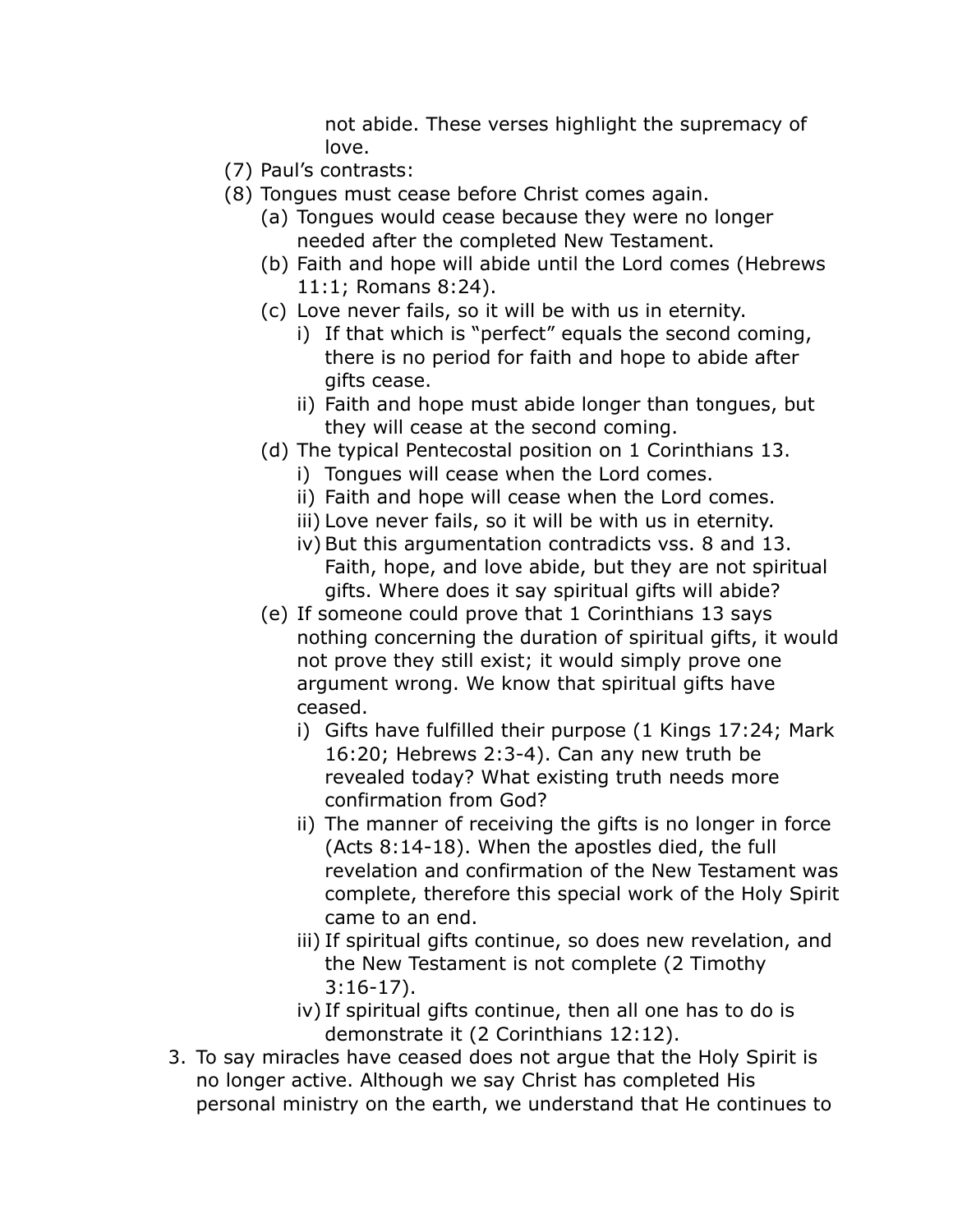be actively involved in man's salvation. The Holy Spirit continues to work in converting the lost and giving power to the saved.

- 4. What about Holy Spirit baptism?
	- a) Matthew 3:9-12 does not tell who will receive Holy Spirit baptism, but who will dispense it.
		- (1) God could raise up children to Abraham from stones. Does He? If He does, we need names and addresses. God does not do everything He has power to do. Why is this important?
			- (a) If we deny that someone can raise the dead, he says, "You're denying the power of God!"
			- (b) Do you believe God is making people out of stones? If not, are you denying His power?
		- (2) Vs. 10 clearly refers to enemies of God, and explains how Jesus uses "fire." The word is used three times in vss. 10-12.
			- (a) "Axe" … "root" … "hewn down" … "fire." Is this a blessing?
			- (b) "Chaff" … "unquenchable fire." Is this a blessing (cf. Psalm 1:4)?
				- i) Jesus has power to do everything. He can baptize in the Holy Spirit and baptize with fire.
				- ii) Both statements speak of the administrator, not the recipients of these baptisms.
	- b) Holy Spirit baptism was promised (Luke 24:49; Acts 1:4-5).
		- (1) The apostles received it on Pentecost (Acts 1:26-2:4).
		- (2) Cornelius is the only other example recorded (Acts
			- 10:44-48).
			- (a) It reminded Peter of "the beginning" which had been at least seven years earlier on the day of Pentecost (Acts 11:15-17).
			- (b) Why would it remind him of a "like gift" which was received seven years earlier if all converts had been receiving the gift all along?
	- c) Holy Spirit baptism was received directly from heaven.
		- (1) No person intervened or assisted (Acts 2:1-4).
		- (2) It was accompanied by speaking in tongues (Acts 2:8-11).
	- d) Holy Spirit baptism served as God's witness.
		- (1) It proved the apostles were God's spokesmen (Acts 2:14-16; Hebrews 2:3-4).
		- (2) It proved that the Gentiles could be saved by faith (Acts 15:7-9).
			- (a) Holy Spirit baptism did as much for you and me as it did for Cornelius because it established the fact that the Gentiles could be saved just like the Jews.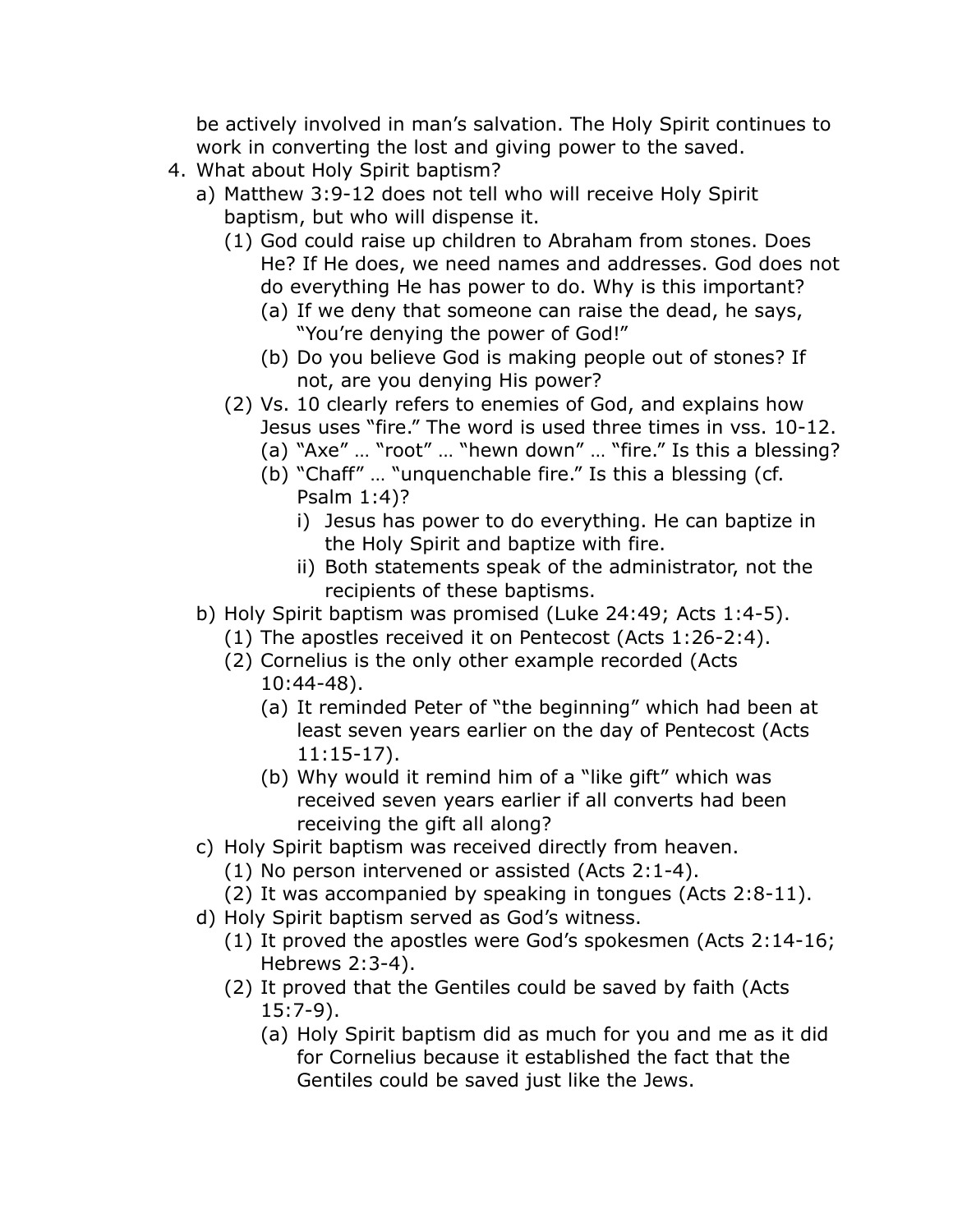- (b) If we were saved only by the Holy Spirit, why was water commanded (1 Peter 3:20-21; Acts 10:47-48)?
- e) Holy Spirit baptism ceased by A.D. 64.
	- (1) The book of Ephesians was written by this date, but Ephesians 4:5 says there is "one baptism."
	- (2) Which baptism ceased? Water or Holy Spirit?
		- (a) If water, then no one can practice it today with God's approval. If Holy Spirit, then those who claim its baptism today are false.
		- (b) If we practice both, then we have two baptisms and deny Paul's statement in Ephesians 4:5. Which one is it?
- f) Where is Holy Spirit baptism promised for Christians today?
	- (1) The promise cannot be found in John 14-16.
		- (a) The promise was given only to the apostles.
		- (b) The Holy Spirit would remind the apostles of the teaching of Jesus (John 14:26; 15:26-27).
	- (2) The promise cannot be found in Acts 1:2-8.
		- (a) If you carefully follow the pronouns throughout the paragraph, you will see that the promise was not given to all, but simply to the apostles.
		- (b) Luke goes back to Luke 24:46-49 to show that the ones being spoken to were the apostles. To think otherwise and believe that it was referring to Christians now would be disregarding the rules of grammar.
		- (c) Holy Spirit baptism is known by other names in the New Testament.
			- i) "Endued with power from on high" (Luke 24:49).
			- ii) "Filled" (Acts 2:4). This term does not always refer to Holy Spirit baptism.
				- (1) In Luke 1:15, John was "filled" with the Spirit from his mother's womb. Is this Holy Spirit baptism?
				- (2) In Ephesians 5:18, being "filled" with the Spirit equals letting the "word of Christ dwell in you richly" (Colossians 3:16). When the Spirit's law directs our heart and life, we are filled with the Spirit.
	- (3) The promise cannot be found in Acts 2:38-39.
		- (a) The gift of the Holy Spirit is not the Spirit Himself. He cannot be the gift and the giver at the same time.
			- i) The gift of God (John 4:10).
			- ii) The gift of Christ (Ephesians 4:7).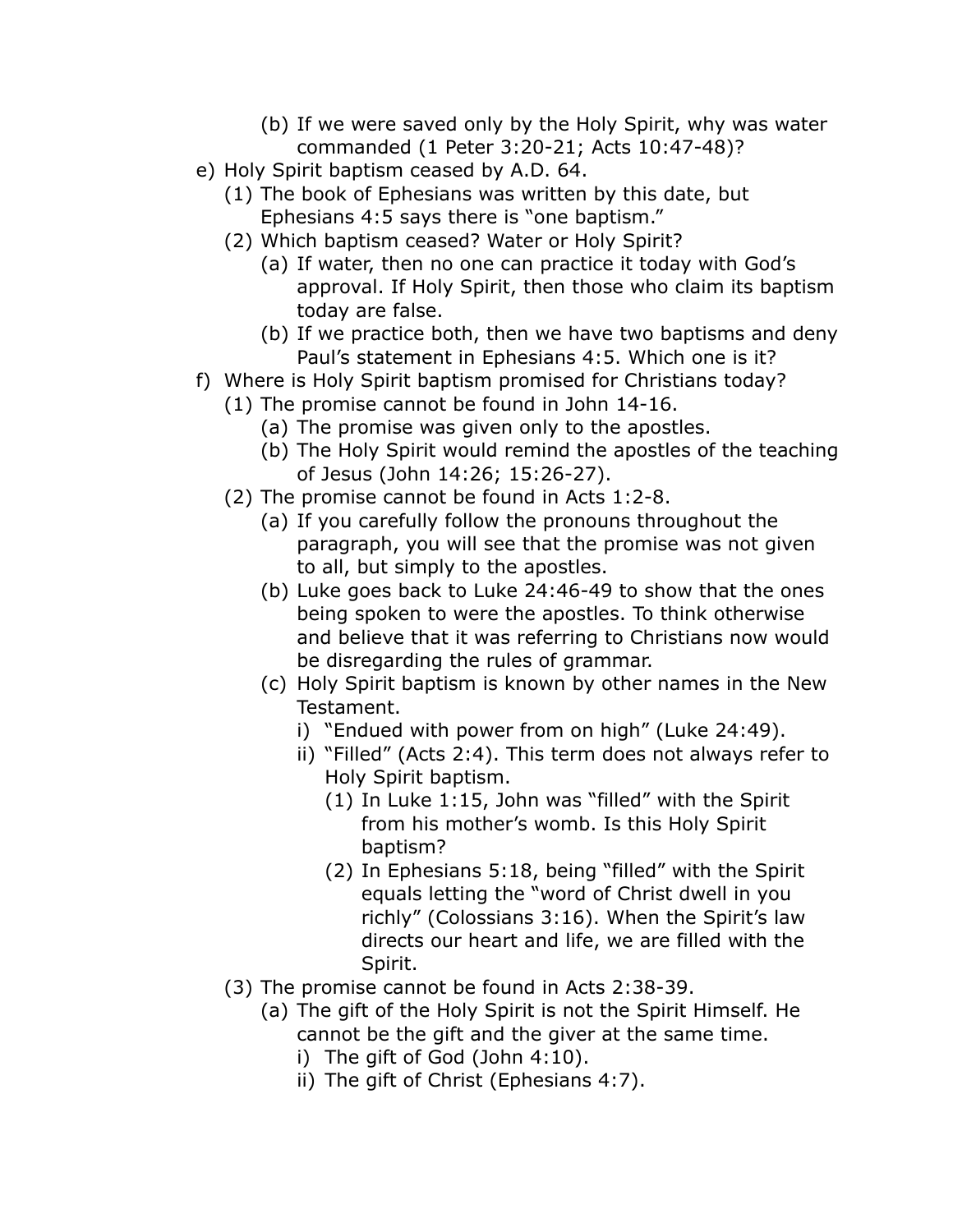- (b) Peter told them what to do to be saved (vs. 38). He then said they would receive the gift of the Holy Spirit, not the Holy Spirit Himself. They would receive the gift because it was promised to them in vs. 39.
- (c) The promise has to do with the promise of salvation involved in the text (cf. Luke 1:77). The promise is stated in Acts 2:21.
	- i) "Calling on the name of the Lord" does not mean prayer. It means invoking God's blessing by doing what He says (cf. Romans 10:9-10).
	- ii) The Holy Spirit will give one all spiritual blessings in Christ when they comply with God's commands (Ephesians 1:3).
- (d) In respect to salvation, the Holy Spirit prophesied it, revealed it, and verified it.
- g) Holy Spirit baptism is a matter for demonstration, not speculation.
	- (1) The apostles had fantastic power.
		- (a) They could speak without taking thought (Matthew 10:19).
		- (b) They could speak languages they had never studied (Acts 2:4-8).
		- (c) They could heal a lame man who had no faith (Acts 3:6-8).
		- (d) They could strike a person dead (Acts 5:5, 10).
		- (e) They could impart miraculous gifts (Acts 8:14-18).
		- (f) They could raise the dead (Acts 9:36-41; 20:9-12).
		- (g) They could strike a man blind (Acts 13:11).
		- (h) They could cast out demons (Acts 19:12).
		- (i) They could be bitten and not be harmed (Acts 28:3-6).
	- (2) Those who have what the apostles had will do what they did.
		- (a) Ray Dodd Hembree is an interesting case. Hembree is a faith healer who had returned to his home town, and a school teacher, Inez Pickett, came to him with a kidney disorder. Following his prayer, she began to jump around the platform, rejoicing over her "cure."
		- (b) She became so excited that she fell off the platform and broke her leg. When someone suggested that an ambulance be called, another remarked, "No need for that, just get brother Ray Dodd to heal her." When they turned to him, his reply was, "I don't do broken bones, just vital organs."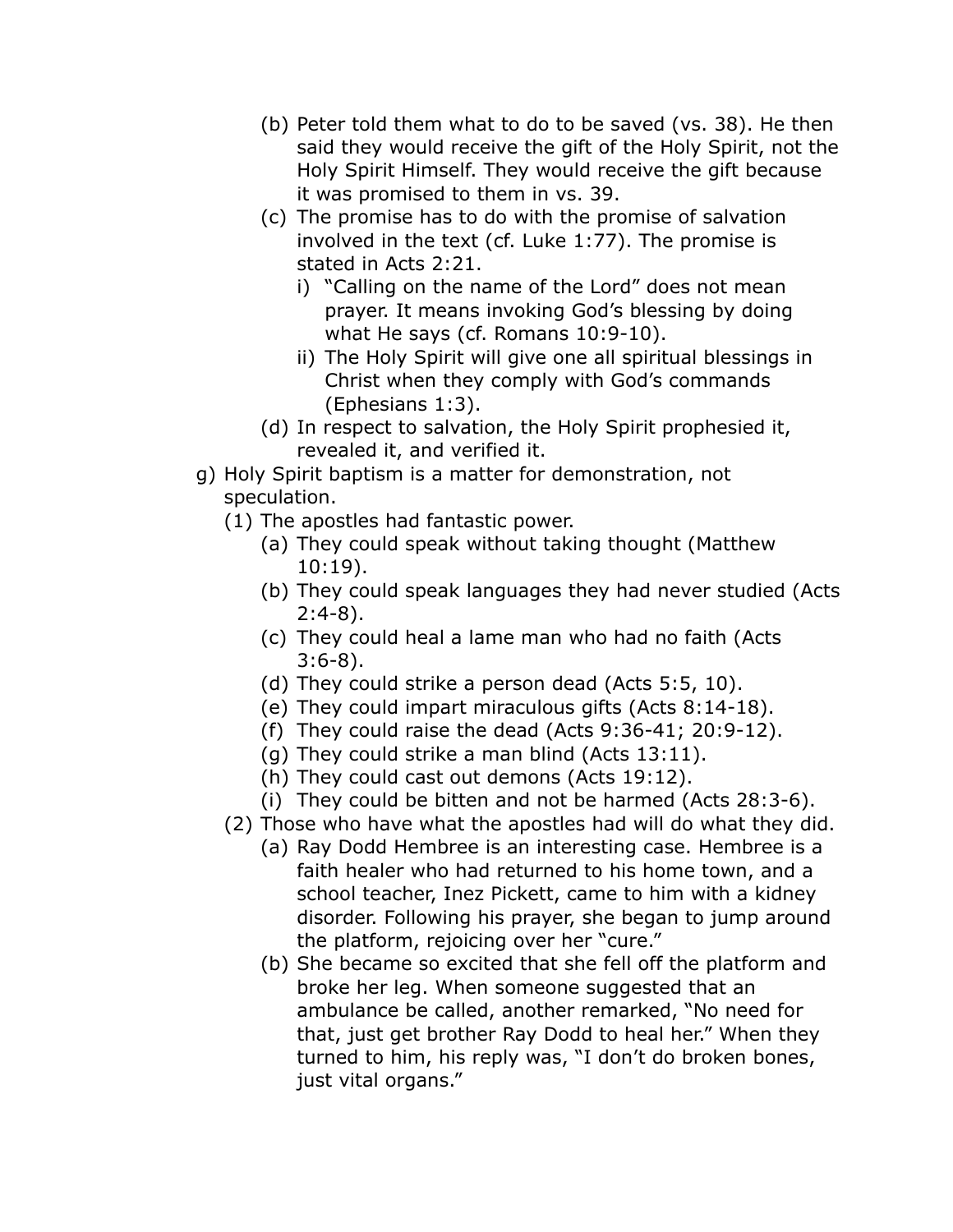- D. Conviction.
	- 1. The world needs convicting of sin, righteousness, and judgment.
		- a) The Holy Spirit was the advocate, or one who argued in favor of Christ. He would convict the world of sin (John 16:7-8).
		- b) As the advocate of Christ, He would be furnished with sufficient evidence and competent arguments to accomplish this task (John 16:13).
	- 2. He would argue the case from three vantage points.
		- a) The world stands condemned because of unbelief in Jesus as God's Son.
		- b) Righteousness or justification may be obtained through faith because Jesus as Christ has gone to heaven.
		- c) Judgment is sure because the prince of this world has been judged.
	- 3. The work continues through the revealed word of truth.
		- a) The testimony to establish these points and convince the world was revealed and confirmed by the Holy Spirit, recorded by inspired writers, and stands today with the same force and power.
		- b) If mankind is convinced today, it will be by the gospel.
			- (1) Sin (John 8:24; Romans 3:23-26).
			- (2) Righteousness (Romans 1:16-17; Titus 2:11-12).
			- (3) Judgment (Acts 17:30-31; John 12:48).
	- 4. Wrong responses to the conviction of the Holy Spirit.
		- a) We can grieve Him (Ephesians 4:30). The context shows this to be personal conduct (cf. Genesis 6:5-6).
		- b) We can resist Him (Acts 7:51). They had never been willing to yield to the Holy Spirit. Their problem was not a lack of knowledge but a lack of will (John 7:17).
		- c) We can quench Him (1 Thessalonians 5:19). We must choose between Satan and the Holy Spirit (Ephesians 6:16; cf. Matthew 12:20; 25:8). If the flame of the one burns brightly in us, we will quench the flame of the other.
		- d) We can insult Him (Hebrews 10:29). Madalyn Murray O'Hair used to call the Holy Spirit "the Spook." Now she knows better! You do not have to be this brazen to insult the Holy Spirit; simply ignore His words!
		- e) We can blaspheme Him (Matthew 12:31-32).
			- (1) Paul blasphemed, but received forgiveness (1 Timothy 1:13). These would not be forgiven. Why?
			- (2) It must be due to something that pertains to the blasphemer.
				- (a) The punishment is eternal because the sin is continuous. They are set in their ways.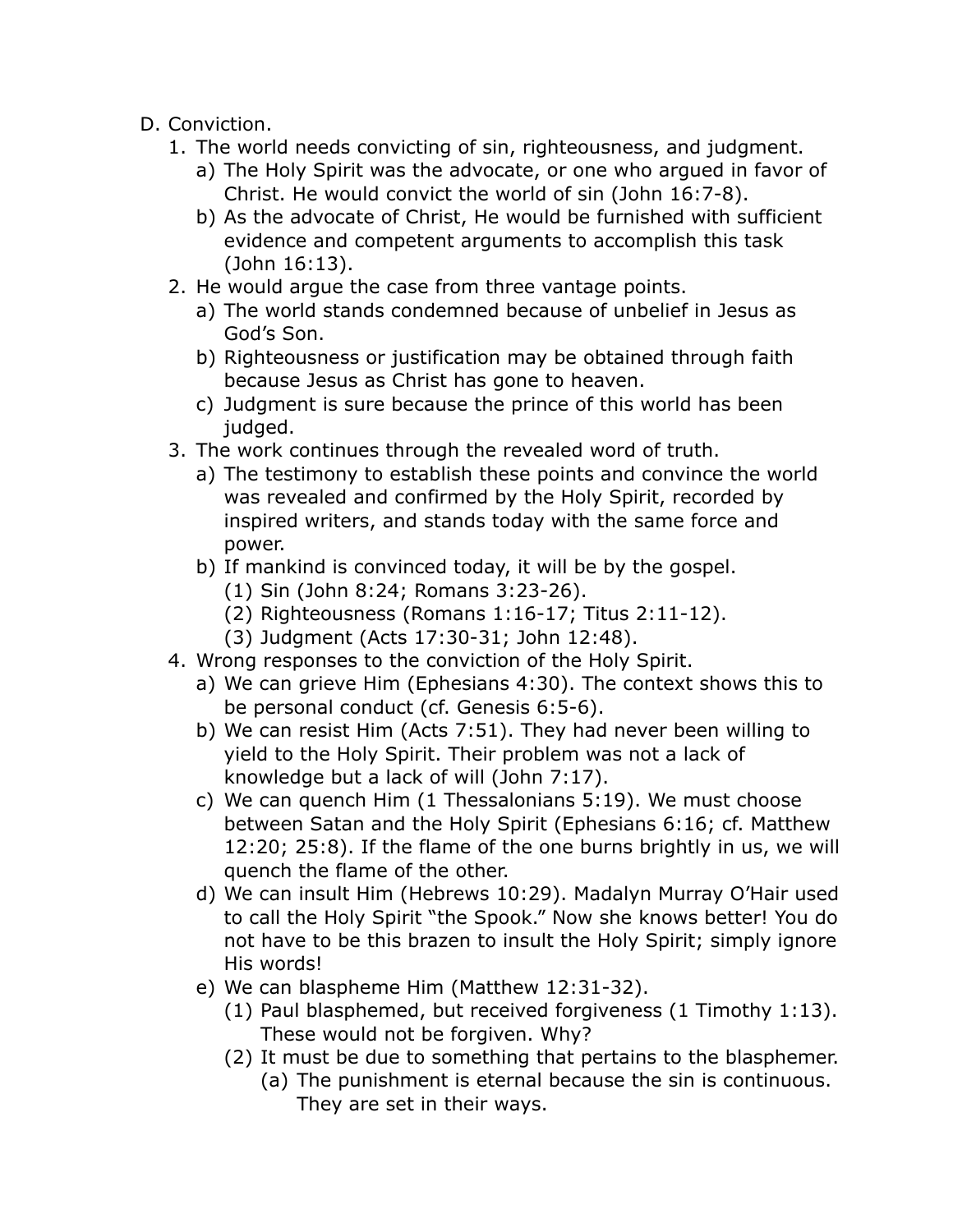- (b) The punishment is eternal because of the circumstance in which the sin was committed. To reject the Holy Spirit is to spurn the final means of our salvation (John 16:8). Those who reject the New Testament have no other source of salvation.
- E. Conversion.
	- 1. Except a man be born again, he cannot see the kingdom of God.
		- a) Jesus described the new birth as "of the Spirit" (John 3:3-8).
		- b) This new birth is also described as "by the word of God" (1 Peter 1:23).
	- 2. We are born of the Spirit as we respond to the word.
		- a) The Holy Spirit converts men, but He can only do it through the use of His sword, which is the word of God (Ephesians 6:17).
			- (1) The word was preached.
				- (a) The Spirit was doing His work of convicting the world (John 16:8).
				- (b) Consider the events on the day of Pentecost.
					- i) The Spirit gave the apostles utterance and Peter preached Christ (Acts 2:4, 22-24, 36).
					- ii) People in the audience were convicted of their sins (Acts 2:37).
					- iii) They were encouraged to repent and be baptized (Acts 2:38-39).
					- iv) They received the word gladly (Acts 2:40-41).
				- (c) Thus the Spirit convicts the world through His revealed and confirmed word whenever it is preached; those with honest hearts will bear the proper fruit.
			- (2) The word was obeyed.
				- (a) Those who obeyed the Spirit's word were baptized (Acts 2:38-41).
				- (b) In their baptism, they experienced a "washing of regeneration, and renewing of the Holy Ghost" (Titus 3:5-7; 1 Corinthians 6:11). Thus they were born again (regenerated) not of water only, but of water and the Spirit (John 3:5).
		- b) The word is able to save and purify us (James 1:21; 1 Peter 1:22).
			- (1) We are begotten by the gospel (James 1:18; 1 Corinthians 4:15).
			- (2) The begetting is necessary to physical birth. Although only the woman is present at actual birth, the new baby is of both man and woman.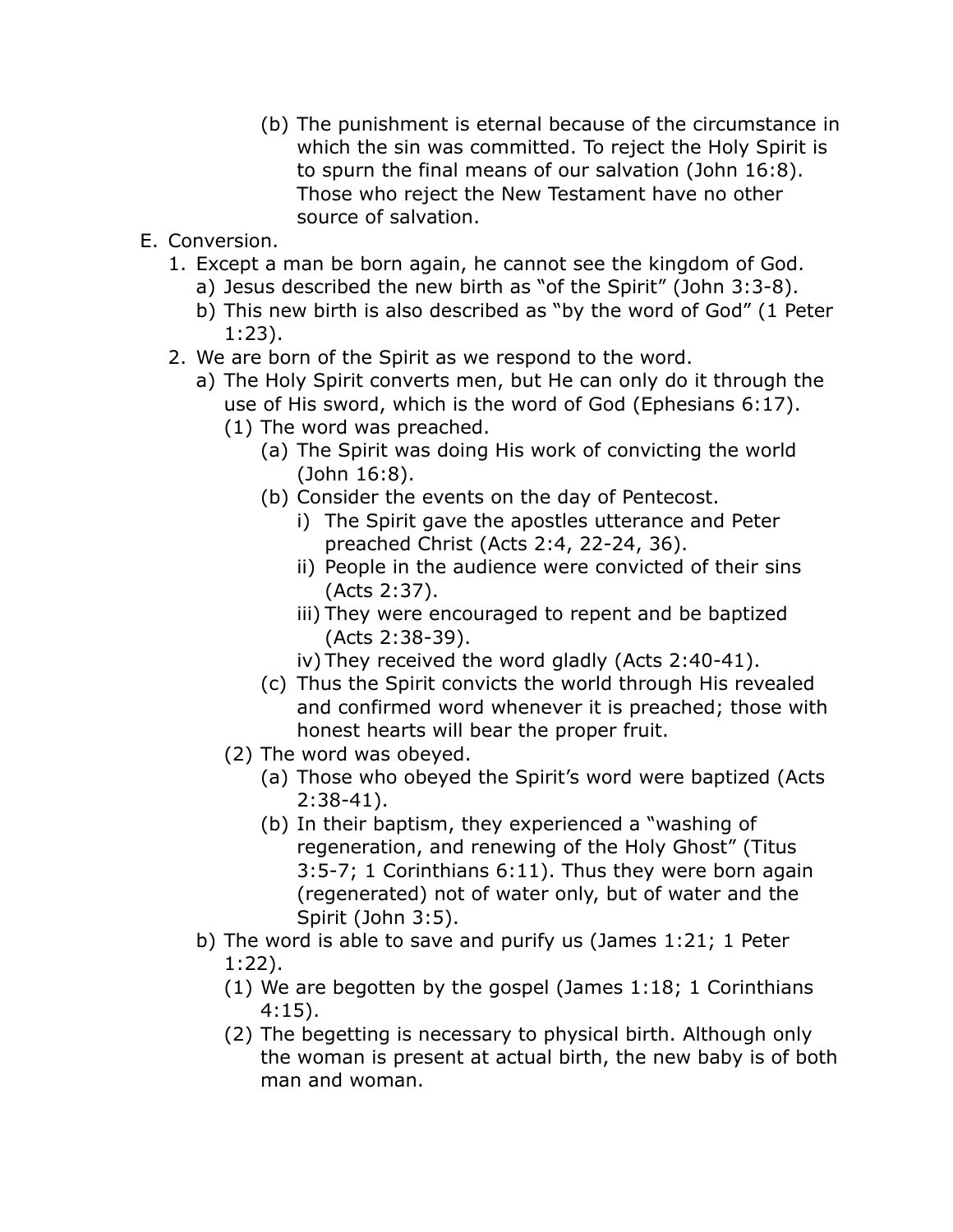- (3) In the same way, a spiritual birth is not of water only, but is of both water and Spirit.
- 3. Therefore, conversion is accomplished by the power of the gospel.
	- a) There is not a need the sinner has in being saved but that his need is supplied by the gospel.
	- b) There is not an influence wielded by the Spirit in conversion where the same influence is attributed to the word of the gospel.
	- c) What can the Holy Spirit do that is not accomplished by the word of God?What can the word accomplish in our lives?
		- (1) Gives us wisdom (Psalm 19:7).
		- (2) Converts us (Psalm 19:7).
		- (3) Gives us light (Psalm 119:130).
		- (4) Gives understanding (Psalm 119:104).
		- (5) Spiritually makes us alive (Psalm 119:50).
		- (6) Bears witness and testifies (John 5:39; 1 John 5:6).
		- (7) Gives life to us (John 6:63).
		- (8) Cleanses us (John 15:3).
		- (9) Sanctifies us (John 17:17).
		- (10)Builds us up (Acts 20:32).
		- (11)Justifies us (Romans 5:1).
		- (12)Makes us free from sin (Romans 6:17-18).
		- (13)Gives us faith (Romans 10:17).
		- (14)Begets us (1 Corinthians 4:15).
		- (15)Reconciles us to God (2 Corinthians 5:19).
		- (16)Washes us (Ephesians 5:26).
		- (17)Establishes or strengthens us (Colossians 2:7).
		- (18)Works in us (1 Thessalonians 2:13).
		- (19)Comforts us (1 Thessalonians 4:18).
		- (20)Calls us (2 Thessalonians 2:14).
		- (21)Saves us (James 1:21).
		- (22)Purifies us (1 Peter 1:22).
		- (23)Gives us the new birth (1 Peter 1:23).
		- (24)Causes us to grow (1 Peter 2:2).
	- d) There is not a case of conversion recorded that was not accomplished through the preaching of the gospel.
	- e) Everything necessary to move people to accept Christ and be saved is set forth in the gospel: love of God, sacrifice of Christ, forgiveness of sins, hope of heaven, eternal inheritance, fear of hell, and certainty of judgment.
- 4. We cannot know that we are sons of God unless God tells us (Romans 8:16).
	- a) Paul is speaking to Christians. He is not telling them how to become children of God, but how to continue as His children. The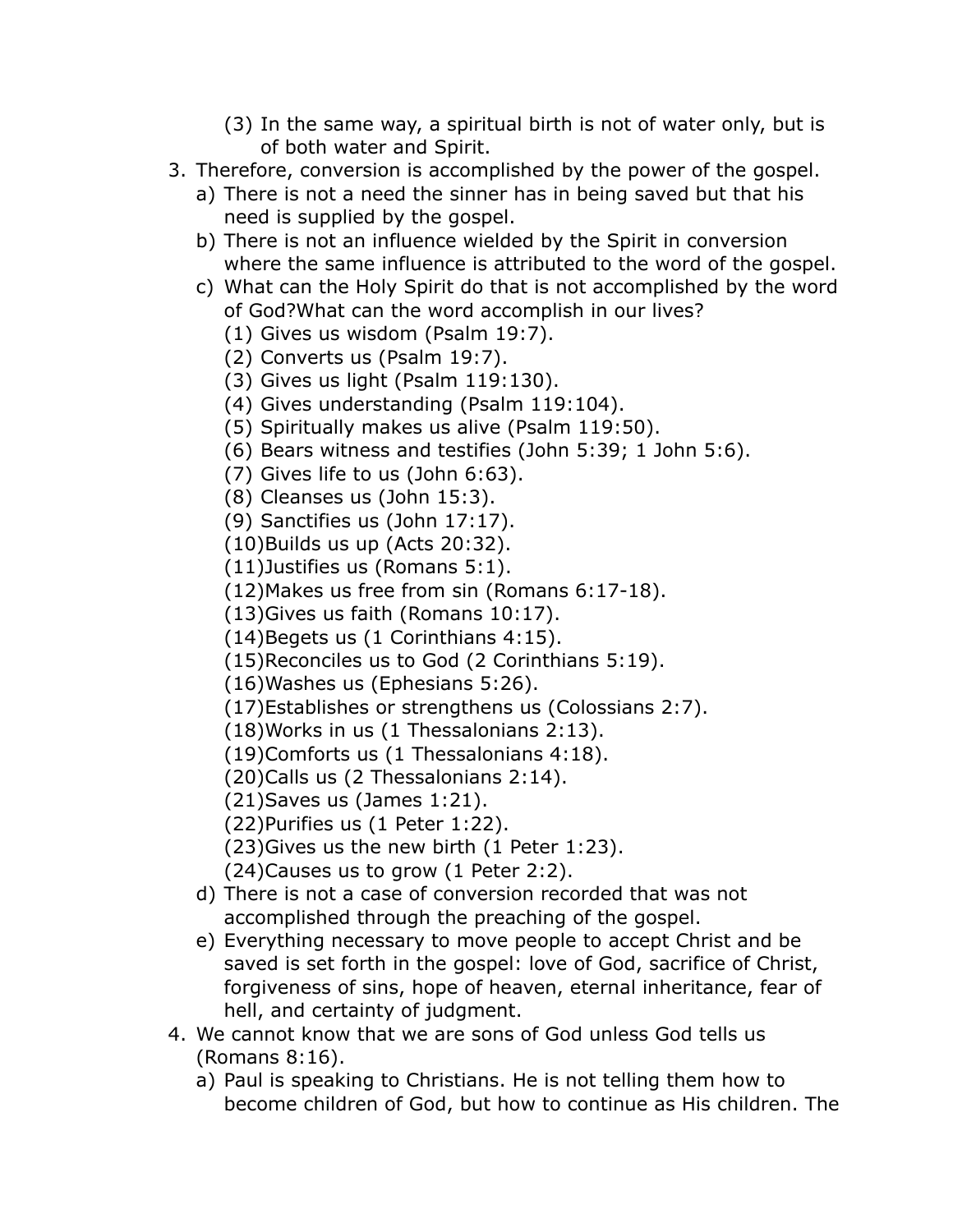one who grows in righteousness and diminishes in sin can know that he is God's child (2 Peter 1:5-11).

- b) This fact necessarily involves the issue of how we become children of God. If we have not first become His children, the Holy Spirit cannot later testify that we are His children.
- 5. Those who seek additional experiences underestimate the importance of God's word.
	- a) The word has power to produce faith (Romans 10:17); we can see the power of the word by its use and by people's reaction to it.
		- (1) God spoke to the Sadducees through His word (Matthew 22:31).
		- (2) The centurion understood the power of the word (Matthew 8:5-10).
		- (3) The rich man underestimated the value of the word, while Abraham understood its power (Luke 16:27-31).
	- b) Dr. David Steele wrote, "In vain do I study my Bible for relief. It discloses the conditions of forgiveness, but I can rest only in the certified fact. This fact must constitute a personal revelation to me. It must be certified that I have been taken out of the class of the wicked, on whom God frowns, and that I have been classified with the righteous, on whom He smiles. This fact I cannot derive from any process of reasoning upon the general truths of the scriptures. Inference in respect to a point this vital is not sufficient. A criminal awaiting the hour of his execution on the scaffold cannot infer his pardon from a study of the general statutes of the State. This must be specially revealed by the governor. A certificate, signed and sealed, must be put into the prisoner's hands before he can enjoy the bliss of undoubted assurance."
		- (1) His point is that we must have a personal revelation to know that we are saved. Did he learn this from scripture or from personal revelation? If by scripture, then it is worthless because he needs personal revelation; if it is by personal revelation, then why should we accept his personal revelation and reject the Mormons?
		- (2) The Spirit does not contradict Himself, but those who claim personal revelation contradict one another.
			- (a) For example, a prisoner on death row receives letter from governor offering him a pardon, but refuses to believe it because the governor did not come personally with the message.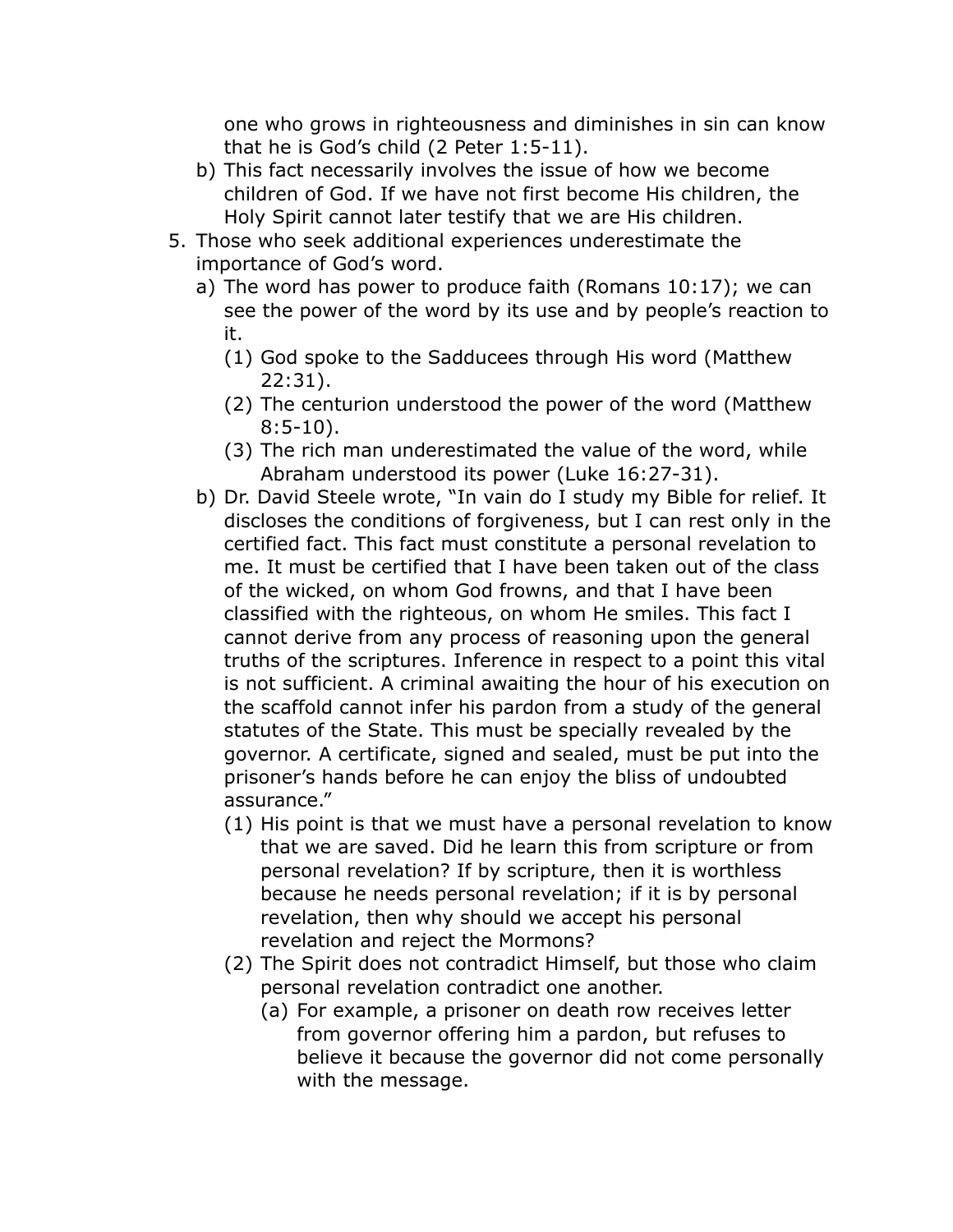- (b) Is it not amazing that so many who claim to be saved by faith actually demand sight?
- (3) In the New Testament, those who received revelation from God also received miraculous confirmation for the benefit of those who did not receive the revelation (Hebrews 2:3-4). Without this miraculous confirmation, why should we believe their claim?
- c) John Wesley, founder of Methodist Church, illustrates the typical view. In his journal he wrote, "In the evening I went very unwillingly to the society in Aldersgate Street, where one was reading Luther's Preface to the Epistle to the Romans. About a quarter before nine, while he was describing the change which God works in the heart through Christ, I felt my heart strangely warmed. I felt I did trust in Christ, Christ alone for salvation … assurance was given me that He had taken away my sins, even mine, and saved me from the law of sin and death; and I testified openly to all there what I now first felt in my heart."
	- (1) Where does God tell us how we should feel in order to know that we have experienced the forgiveness of sins?
	- (2) The Methodists state, "Faith only is a most wholesome doctrine and full of comfort." But that contradicts James 2:24! Which one do we believe?
- 6. Many claim that their conversion comes from a still, small voice.
	- a) The only time the expression occurs is in 1 Kings 19:12. This was God's instruction to Elijah who was already a child of God; the message did not pertain to his salvation, but to his service.
	- b) Those who claim that they have heard God's voice contradict others who make the same claim. The Spirit cannot contradict Himself.
		- (1) In the 1800s in New York, there was an outpouring of the Spirit in a neighborhood; they reported 1000 converts. One third went to each of the three leading denominations -- Presbyterian, Methodist, and Baptist.
			- (a) Did the Holy Spirit at one outpouring make three hundred Presbyterians, Methodists, and Baptists? This makes the Holy Spirit at war against Himself!
			- (b) The Presbyterians oppose the Methodists, and they oppose the Baptists by the same "divine illumination." It would be easy to conclude that there is delusion!
		- (2) The operation of the Holy Spirit in days of the New Testament made nothing but Christians!
	- c) Those who claim to hear His voice contradict the New Testament plan of salvation. Those who claim some witness of the Spirit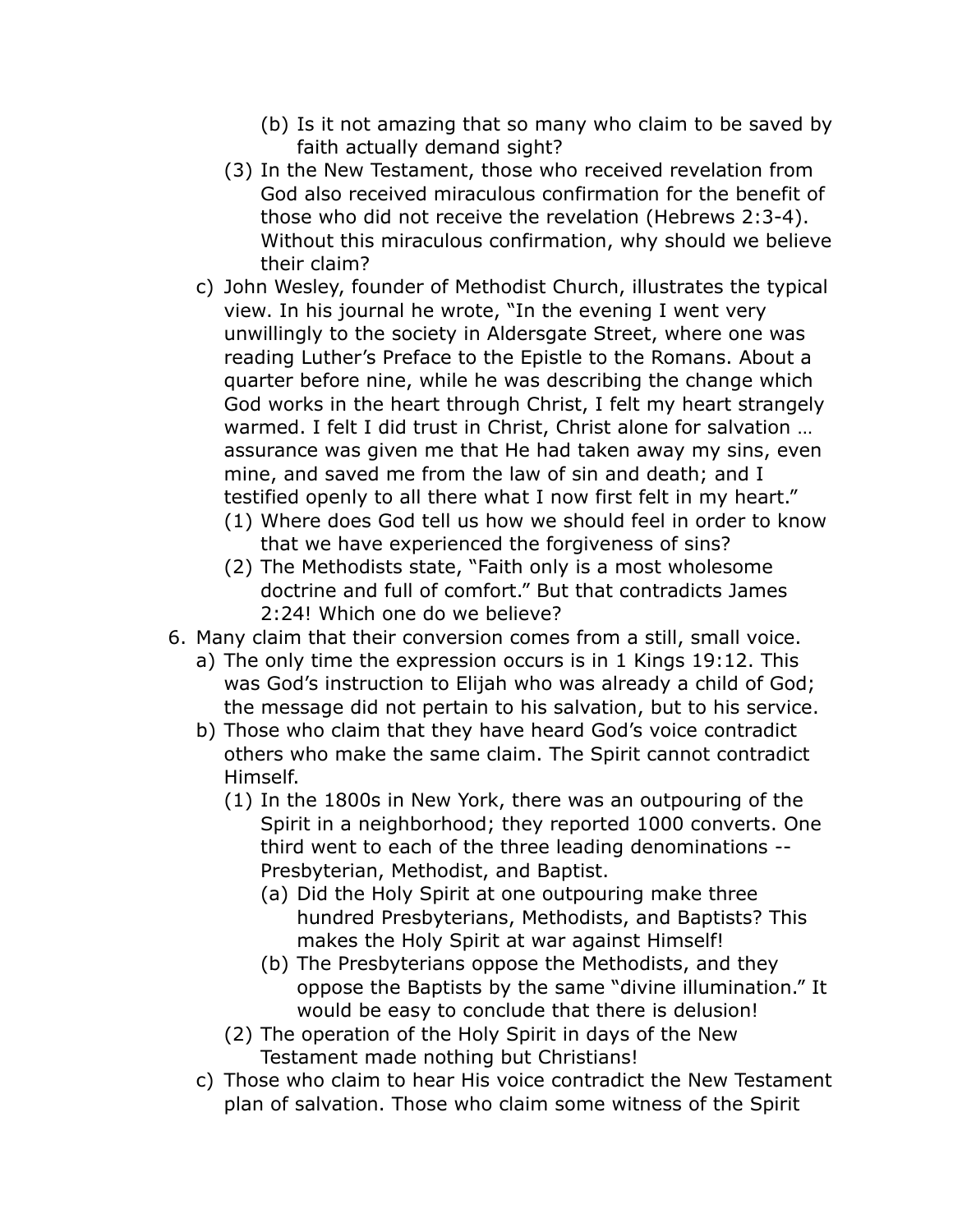besides the word of God will sooner or later contradict the word of God.

- d) Those who claim to hear His voice contradict themselves. They depend on feelings, emotions, or impulses, but these change with circumstances.
	- (1) For example, a man runs five miles before breakfast; after three miles, he consults his feelings and concludes that he should stop. How does he decide this question?
	- (2) He does not do it by feeling, but by some objective standard of measurement (e.g., highway signs), coupled with an accurate account in his own mind of the distance he ran (starting-stopping point).
- e) We are "called" by the gospel (2 Thessalonians 2:14). Sinners are drawn by the Father as they are "taught." Those who have "heard" and "learned" come to Christ (John 6:44-45).

#### F. Sanctification.

- 1. God's people are called to a pure life.
	- a) Sanctification involves the idea of being "set apart" or "consecrated." If we are led by the Spirit, then commitment to Christ is obvious (1 Corinthians 6:9-11; 1 Peter 2:9; Romans 8:12-17).
	- b) There are many people today who believe in a mystical "better felt than told" indwelling of the Holy Spirit (Romans 8:9-11). However, the Spirit indwells in us in just the same way that Christ (Colossians 1:27; Galatians 2:20) and the Father (2 Corinthians 6:16; 1 John 4:12-15) dwell in us.
	- c) We are under the control and influence of God revealed in the word, thus it can be said that God, Christ, and the Spirit are "in" us. If you can understand how the Father and Christ can be in us, you should also understand how the Holy Spirit can "dwell in you richly" and how we can be "filled with the Spirit" (Ephesians 5:19; Colossians 3:16).
- 2. Sanctification is made possible today through the word.
	- a) We know we are saved when we obey (2 Thessalonians 2:13-14; 1 John 2:3-4).
		- (1) Sanctification begins in conjunction with our washing (1 Corinthians 6:11). This washing, sanctification, and justification occurred "by the Spirit of our God." In obedience to the word of God, we are sanctified by the Spirit.
		- (2) Hearing and believing are essential to being sealed (or given assurance) with the Holy Spirit of promise (Ephesians 1:13-14; 2 Corinthians 1:22).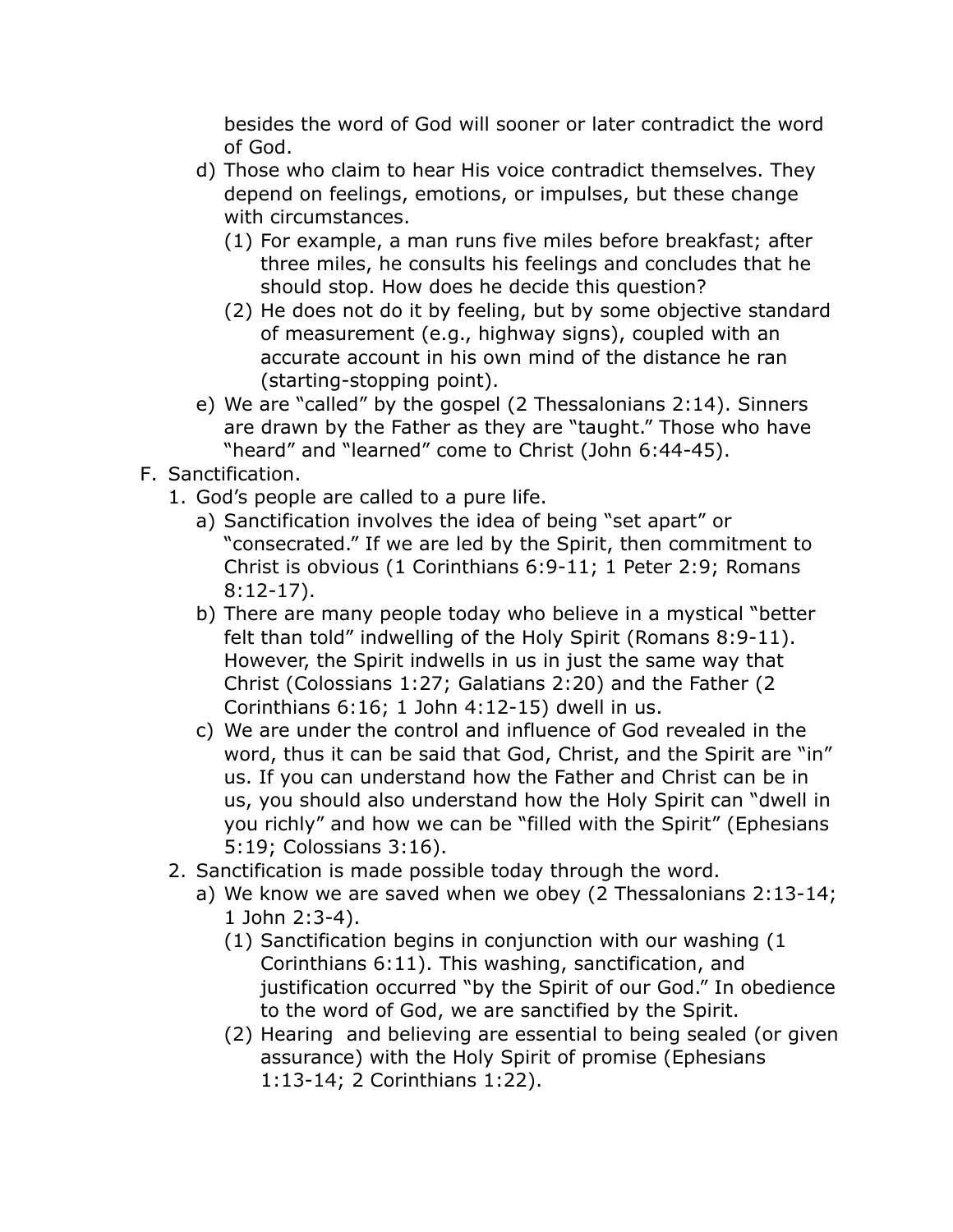- (3) The concept of being sealed is used in several connections in scripture.
	- (a) To be sealed indicates completion. A finished transaction is sealed. We sometimes use the phrase, "signed, sealed, and delivered," to indicate that a deal is completed (Jeremiah 32:9-10).
	- (b) To be sealed indicates authentication. When it is established that a commodity or document is truly what it claims to be, it is sealed. In education, official transcripts of courses completed at a college or university are signed by the registrar and then stamped with the official college seal over the signature. That guarantees to the receiving institution (educational or corporate) that the document is authentic. God authenticated Jesus as the One who would come in His name (John 6:27).
		- i) Christians are authenticated to be God's people by the Holy Spirit who identifies them by those characteristics which He has taught them and which they have integrated into their character through response to the gospel (cf. Ephesians 4:30).
		- ii) The king of the Medes and Persians sealed documents to authenticate that the government by the king's word stood behind that which was declared in those documents (Esther 8:8; Daniel 6:17).
	- (c) To be sealed indicates appropriation. Seals establish ownership. Documentary seals on titles to property not only establish that the taxes have been paid, but also that the deed has officially been transferred to the persons named on the revised certificate (Jeremiah 32:11-12). No more was needed to establish ownership than the evidence of the seal on the document.
	- (d) To be sealed indicates security. When it is established that a commodity is safe for public use or consumption, it is sealed by appropriate agencies of government. Seals are also placed on certain items (aspirin, tobacco products -- alcohol bottles, etc.) to establish physical security. If the seal is not broken, the bottle has not been opened. Public trust is thereby verified.
	- (e) To be sealed indicates confirmation. Major companies have copyrighted seals or stamps which appear on their products to identify them with their rigid standards approved by years of proven quality and bearing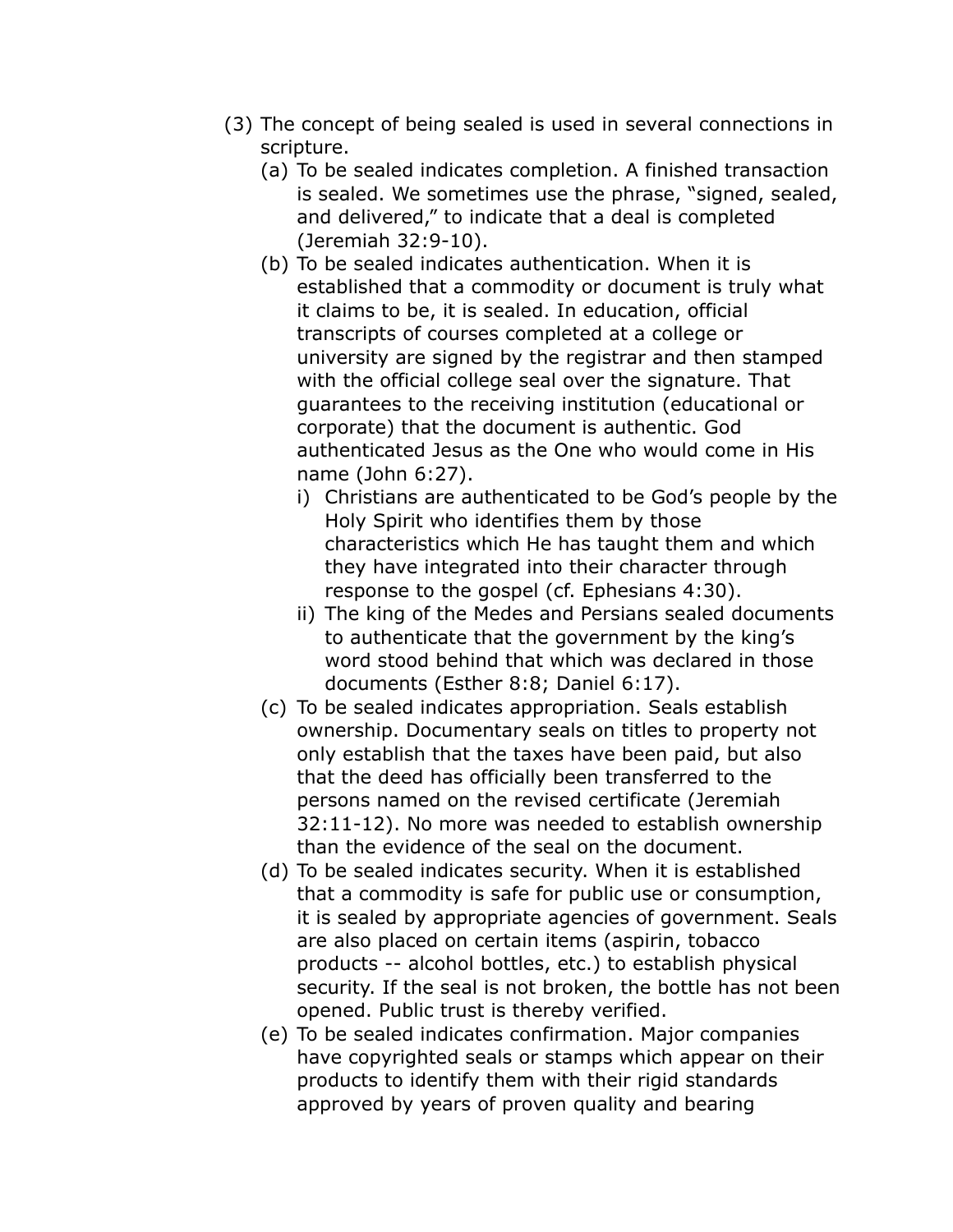corporate guarantee. Seals establish approval. The "Good Housekeeping Seal of Approval" certifies acceptable levels of quality (cf. John 3:33-34; Revelation 7:3).

- (4) What is meant by saying that the Gentiles were sealed with the Holy Spirit of promise? The best commentary is always other scripture which uses the same terminology and sets forth the same idea.
	- (a) Scripturally, being sealed does not entail supernatural intervention by the Holy Spirit.
		- i) We are marked or certified by the Spirit as children of God when our character and attitudes are changed by our response to the word delivered through the Spirit. We are sealed by the Holy Spirit when we put away evil and become kind, tenderhearted, and forgiving.
		- ii) All this occurs through the instruction of the Spirit, not through some miraculous or supernatural indwelling or special activity of the Spirit.
	- (b) Scripturally, being sealed involves absolute faith in the promises of God.
		- i) However many promises God makes, in Christ is the "Amen" (the final or last word of absolute confirmation) that those promises shall come to pass.
		- ii) We are then sealed by the Spirit who as a personage of deity Himself, has spoken those promises to us and made them sure by His word (2 Corinthians 1:20-22).
	- (c) Being "sealed with the Holy Spirit" is being marked by the words and promises which the Spirit has spoken.
		- i) These are true and unalterable and when appropriated to my life mark me as belonging to God. The Holy Spirit is identified as "the Holy Spirit of promise" in this passage to link the "sealing" with the "promises" of God.
		- ii) Acceptance of these promises authenticates one as God's possession (2 Timothy 2:19). The commitment is firm and the Christian has certification that redemption is his because God has promised it to him contingent upon his faithfulness.
- b) Our guarantee of salvation is the faithfulness of God's word (1 Peter 1:23-25).
- 3. Sanctification continues after we become Christians.
	- a) Sanctification is an ongoing work (Hebrews 2:11; 10:14).
		- (1) We do not need further redemption (Hebrews 10:10).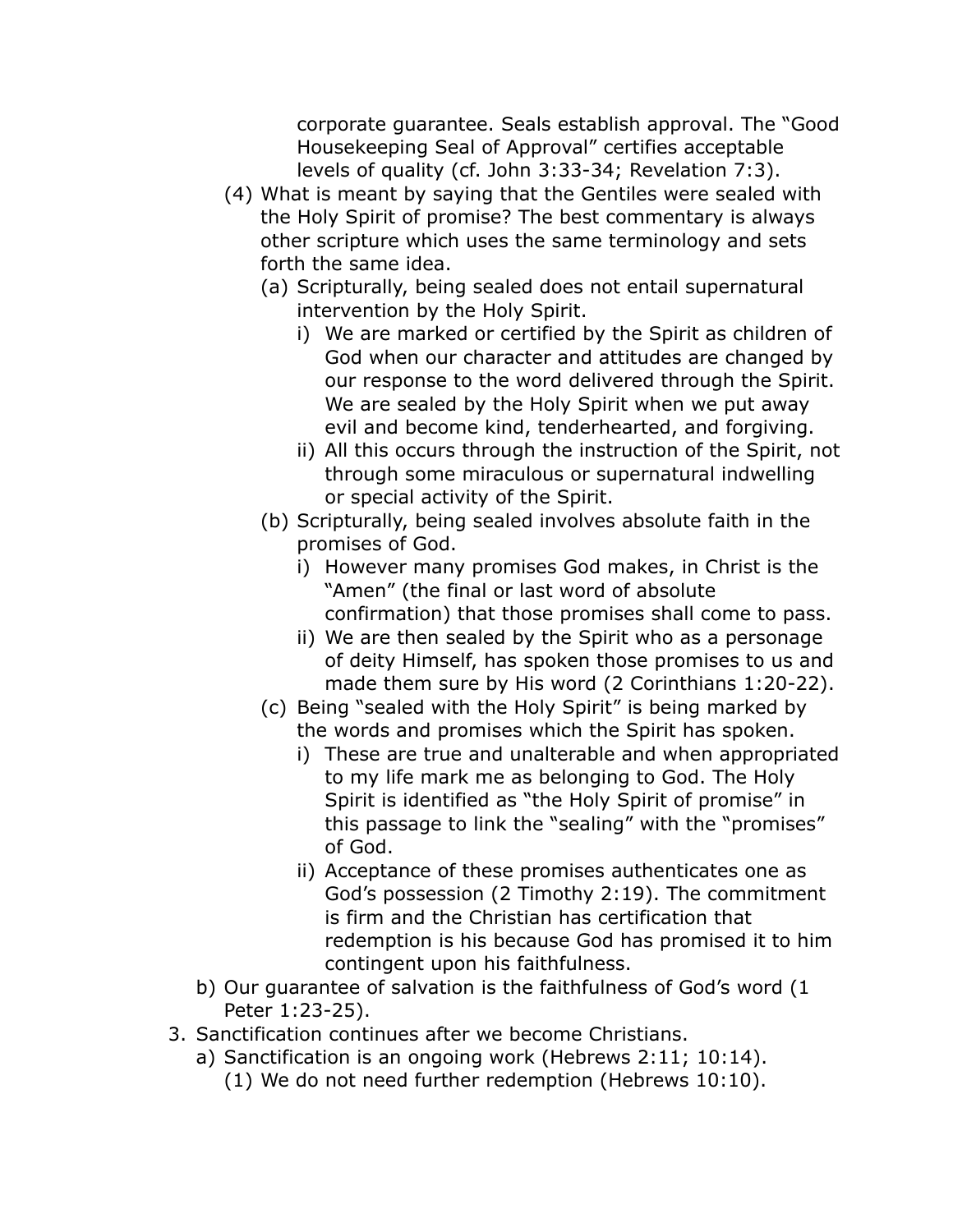- (2) We do need help in living holy lives (1 Thessalonians 4:3-4; 5:23).
- b) The Spirit plays an important role in this objective.
	- (1) God strengthens us by His Spirit in our inner man (Ephesians 3:16, 20).
		- (a) Many believe that the Holy Spirit "illuminates" us in our study of the Bible. If He does this, then we must be as infallible in our conclusions as the apostles and others were in revealing the message!
			- i) If an illuminated Christian ever changes his mind about a passage, was he not really illuminated? Or did the Holy Spirit contribute to his error? This shows another danger inherent in the doctrine -- it discourages spiritual growth.
			- ii) Since the Spirit would not contradict Himself, then every illuminated Christian must agree with every other illuminated Christian on every point of doctrine! Is this the case?
		- (b) If the Holy Spirit illuminates men today, why do denominational preachers write books instructing their people about the proper methods of Bible study? Such a book would not help an unbeliever because he lacks the spiritual capacity for welcoming and appropriating spiritual truths, and it would not help a believer because he has the illumination of the Spirit.
	- (2) It is with the aid of the Spirit that we put to death the deeds of the body (Romans 8:11-13; Colossians 3:5-9). This is why we need to be "led by the Spirit" and"walk in the Spirit" (Romans 8:14; Galatians 5:16-18).
		- (a) In Romans 8:2, the "law of the Spirit" gives direction. This is in contrast to the "law of sin and death" which is the controlling influence of sin.
		- (b) In Romans 8:5, those who follow "after the Spirit," or who are spiritually minded, submit to that law.
		- (c) Therefore, they are "led by the Spirit." This is the only way that the Spirit indwells the Christian.

## III. *Objections To The Direct Operation Of The Holy Spirit*

- A. It is based on false concepts.
	- 1. Total hereditary depravity.
		- a) They say that man's heart is so depraved that it requires a direct operation of the Holy Spirit to reach him.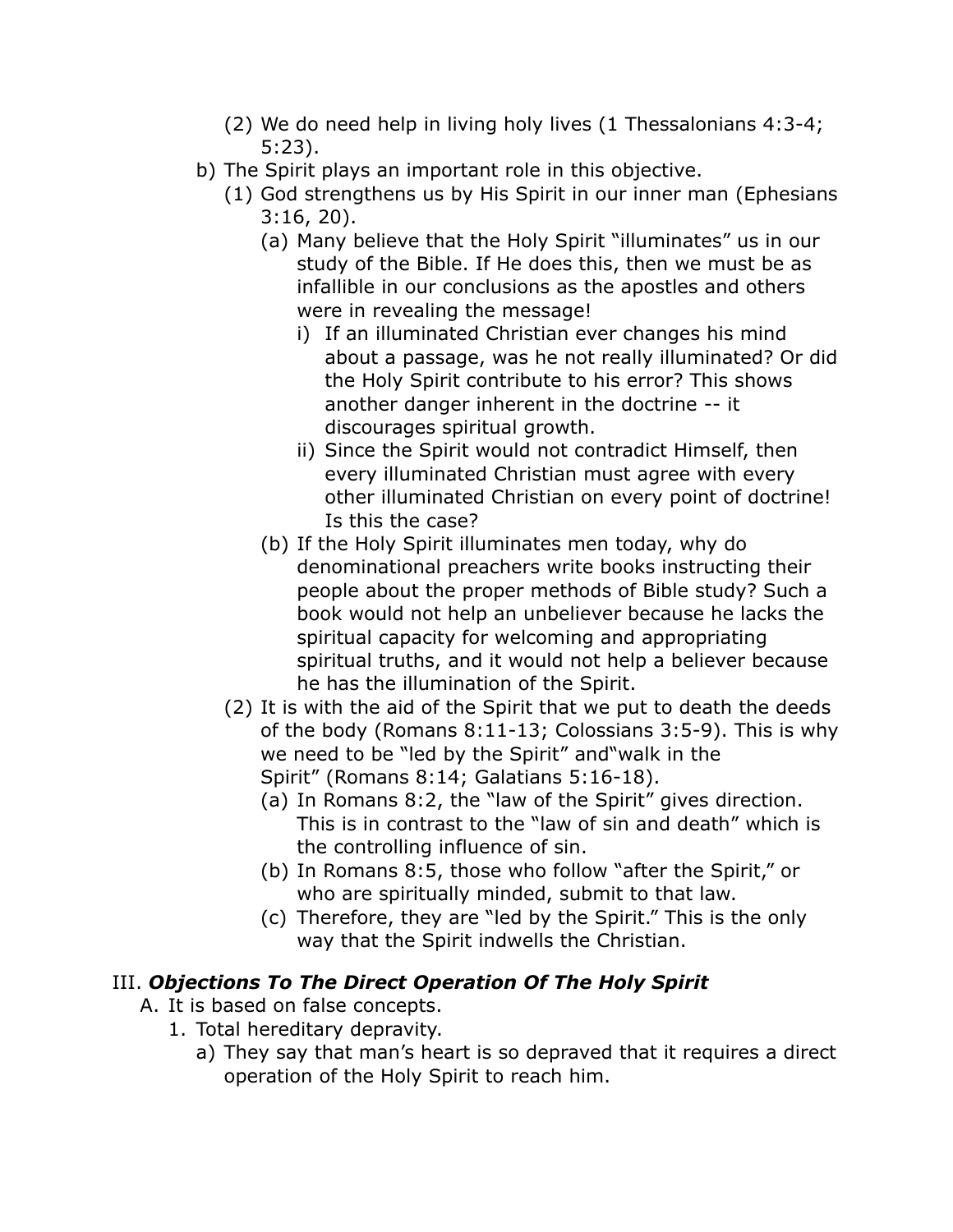- b) Most now say, "God spoke to me." If we can show this doctrine to be false, the entire structure collapses.
	- (1) The word reacts to the honest and good heart, not the totally depraved heart (Luke 8:15).
	- (2) Cornelius was a devout, just, God-fearing man before the Spirit did anything to him (Acts 10:2, 22).
- 2. The Calvinistic doctrine of the sovereignty of God.
	- a) God is sovereign, but not in the way Calvinism demands (they insist that if man does one thing in obedience to God's commands to be saved, he has robbed God of His sovereignty).
	- b) Since God must do it all, their doctrine makes God responsible for all who are lost!
		- (1) God's direct power is irresistible.
			- (a) Balaam and the donkey (Numbers 22-24).
			- (b) Saul (1 Samuel 19:18-24).
		- (2) If one could resist the direct power of God, he would be more powerful than God! But one may resist His instructions and admonitions without proving himself stronger than God.
		- (3) God is impartial (Acts 10:34-35; 2 Peter 3:9). If one received God's direct power, all would, resulting in universal salvation. Their theory demands either universal salvation or a partial God.
- B. Direct power never changed a person's character.
	- 1. Pharaoh (Genesis 41).
	- 2. Balaam and his donkey (Numbers 22-24).
	- 3. Saul (1 Samuel 19).
	- 4. Judas (Matthew 10).
	- 5. Caiaphas (John 11).
- C. No heathen ever enjoyed salvation from his sins apart from the preached word.
	- 1. God was interested in the Gentiles, but did not send the Holy Spirit directly upon each individual Ninevite; He sent Jonah, a preacher who spoke the word of God to them (Matthew 12:41).
	- 2. God is still interested in the Gentiles, and has chosen the same means of reaching them (Matthew 28:18-20).
- D. The direct operation theory would make the devil more powerful than God. In Genesis 3:1-7, he persuaded Eve to fall without using direct operation.
	- 1. Adam and Eve were born totally hereditarily righteous. They had never sinned, therefore they were totally righteous.
	- 2. If we are born totally depraved, and we need a direct operation of Holy Spirit to be saved, why did Satan not need a direct operation to bring them into sin?